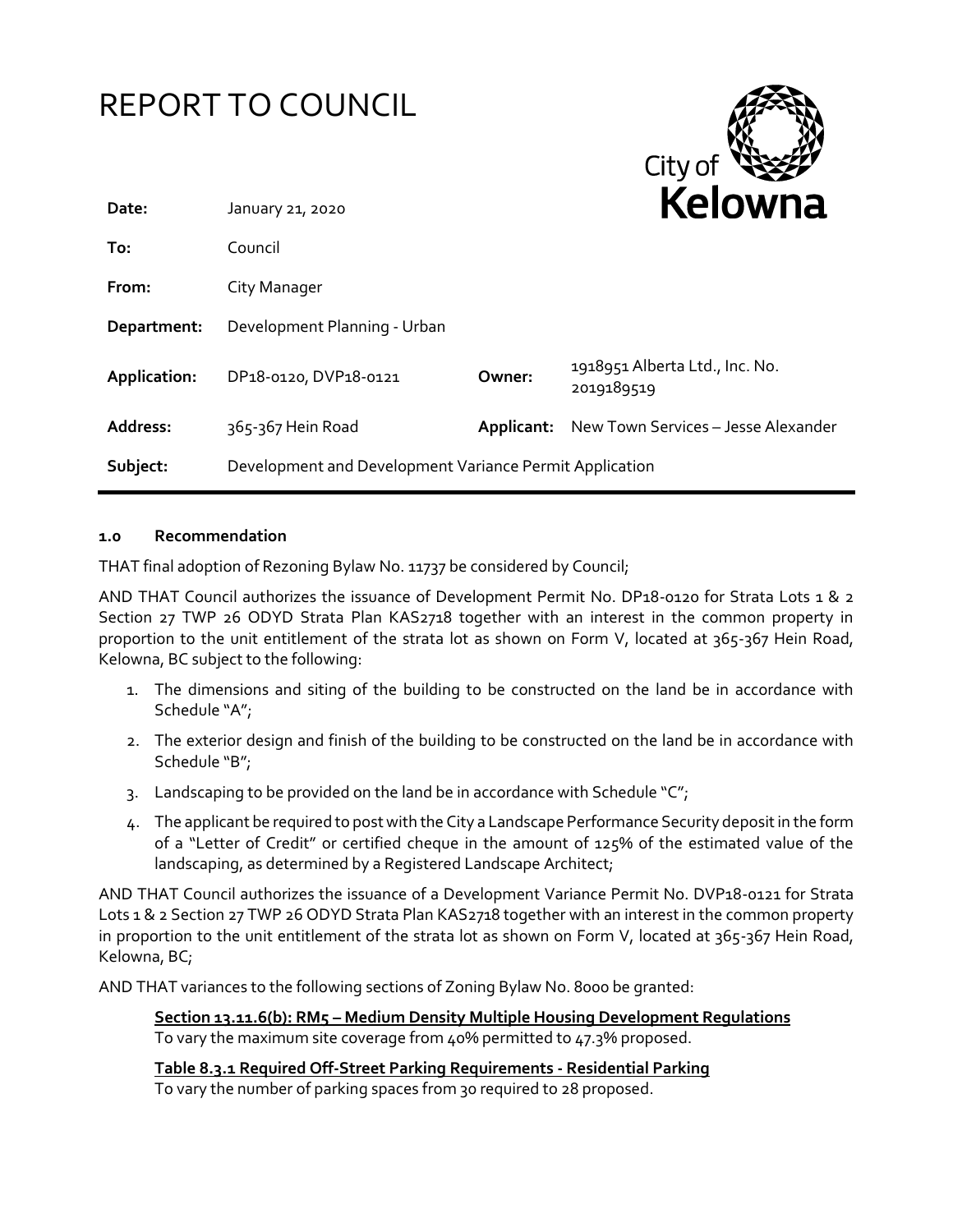AND THAT the applicant be required to complete the above noted conditions of Council's approval of the Development Permit and Development Variance Permit Applications in order for the permits to be issued;

AND FURTHER THAT this Development Permit and Development Variance Permit are valid for two (2) years from the date of Council approval, with no opportunity to extend.

## **2.0 Purpose**

To consider the form and character of an apartment building and to vary site coverage and the number of required parking spaces.

## **3.0 Development Planning**

Development Planning Staff support the proposal and requested variances to allow for the development of a 24-unit, 4.5 storey apartment building on the subject property. The application is consistent with many of the City's Urban Design Guidelines as indicated in Attachment B.

### 3.1 Form and Character

As per Image 1 below, the applicant is proposing a 4.5 storey apartment building to be built in a modern architectural style. The proposed building includes a flat roof, articulated balconies and patios, and horizontal and vertical architectural elements. Proposed materials are consistent with the modern architecture and include cement, clear glazing, metal panels, brick veneer, and tile. Materials are mainly neutral in tone, with dark blue used as an accent colour.

The proposed apartment is an example of infill development that is consistent with building forms supported by the future land use designation of MRM – Medium Density Multiple Unit Residential. Upper floors that are stepped back and trees around the perimeter of the site help to mitigate interim impacts of higher density development on neighbouring properties. Additionally, the proposed landscape plan is in alignment with Official Community Plan (OCP) guidelines and includes raised planter beds as well as a variety of ornamental grasses, shrubs, and perennials. The landscape plan also incorporates benches, pathways, and Molok containers to be used for garbage and recycling.



**Image 1 –** Conceptual rendering of the proposed development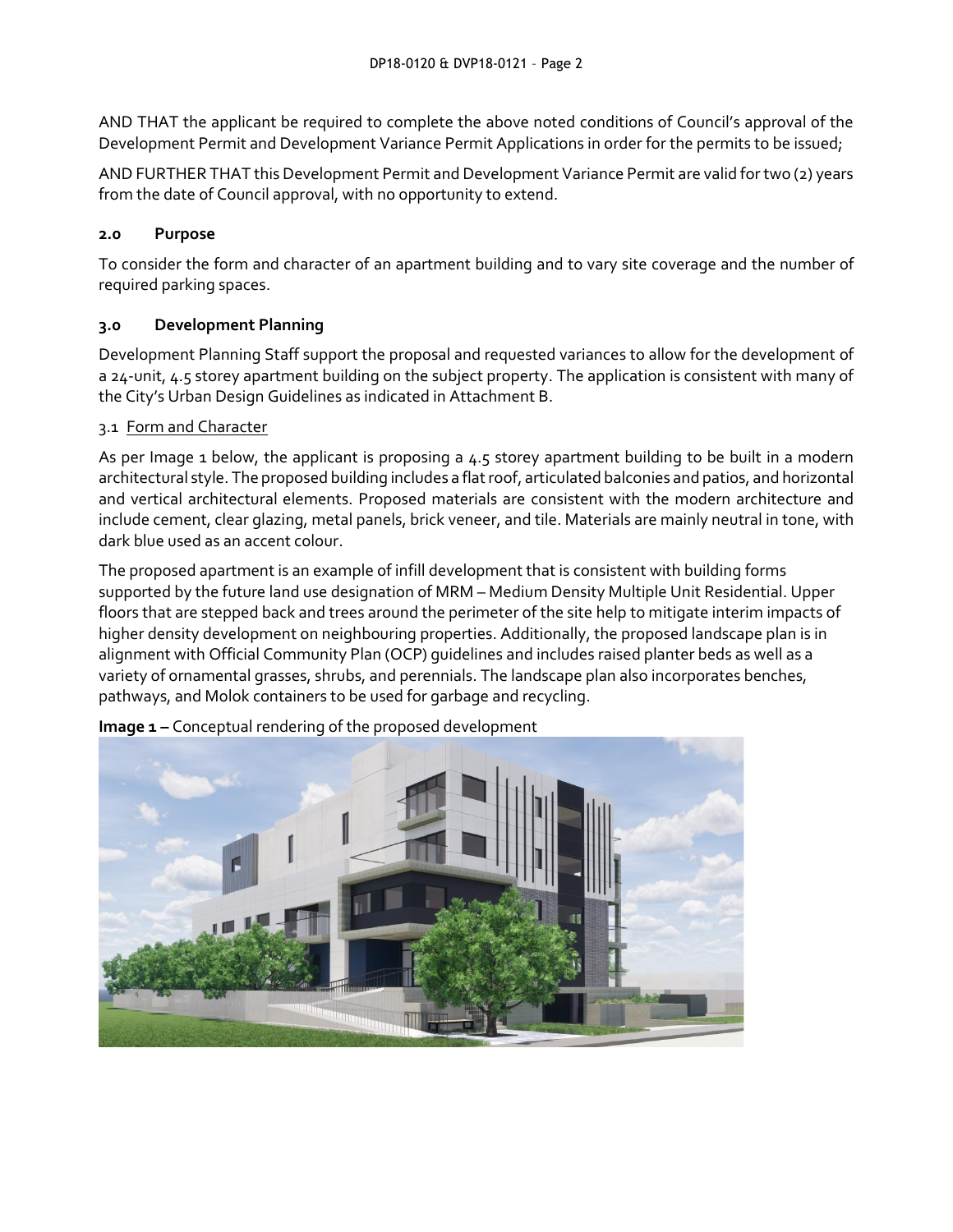## 3.2 Variances

The applicant is requesting two variances. First, the applicant is requesting to vary the maximum site coverage from 40% permitted to 47.3% proposed. To mitigate this variance, unit pavers are proposed on the northwest portion of the property and planting areas are proposed on top of the parkade. Second, the applicant is requesting to vary the number of parking spaces from 30 required to 28 proposed. The applicant has provided extra Class I bike parking in secure indoor locations to reduce the impact of this variance. The subject property is near the Rutland Urban Centre and has a Bike Score of 71 – Very Bikeable.

## **4.0 Proposal**

### 4.1 Background

Initial consideration for the rezoning associated with this application took place on January 21, 2019, where the application received First Reading. The Public Hearing, Second, and Third Readings took place on February 12, 2019. Council Policy No. 367 with respect to public consultation was undertaken by the applicant and documentation was provided to Planning Staff.

### 4.2 Project Description

The proposal is for a 24-unit apartment building. The proposed building includes four studio units, 16 onebedroom units, and four two-bedroom units. Access to the proposed below-grade parking is from Hein Road on the west side of the property. Adequate private open space is to be provided through balconies and outdoor areas.

### 4.3 Site Context

The subject property is located on Hein Road just north of the Hein Road / Houghton Road intersection in the Rutland City Sector. The subject property is approximately two blocks west of the Rutland Urban Centre. Specifically, adjacent land uses are as follows:

| <b>Orientation</b> | Zoning                                         | <b>Land Use</b>                             |
|--------------------|------------------------------------------------|---------------------------------------------|
| North              | RU <sub>1</sub> – Large Lot Housing            | Single Dwelling Housing                     |
| East               | RU1-Large Lot Housing and RU1c-Large Lot       | Single Dwelling Housing and Single Dwelling |
|                    | Housing with Carriage House                    | Housing with Carriage House                 |
| South              | RU1-Large Lot Housing                          | Single Dwelling Housing                     |
| West               | RM <sub>3</sub> – Low Density Multiple Housing | Multiple Dwelling Housing                   |

## **Subject Property Map:** 365-367 Hein Road

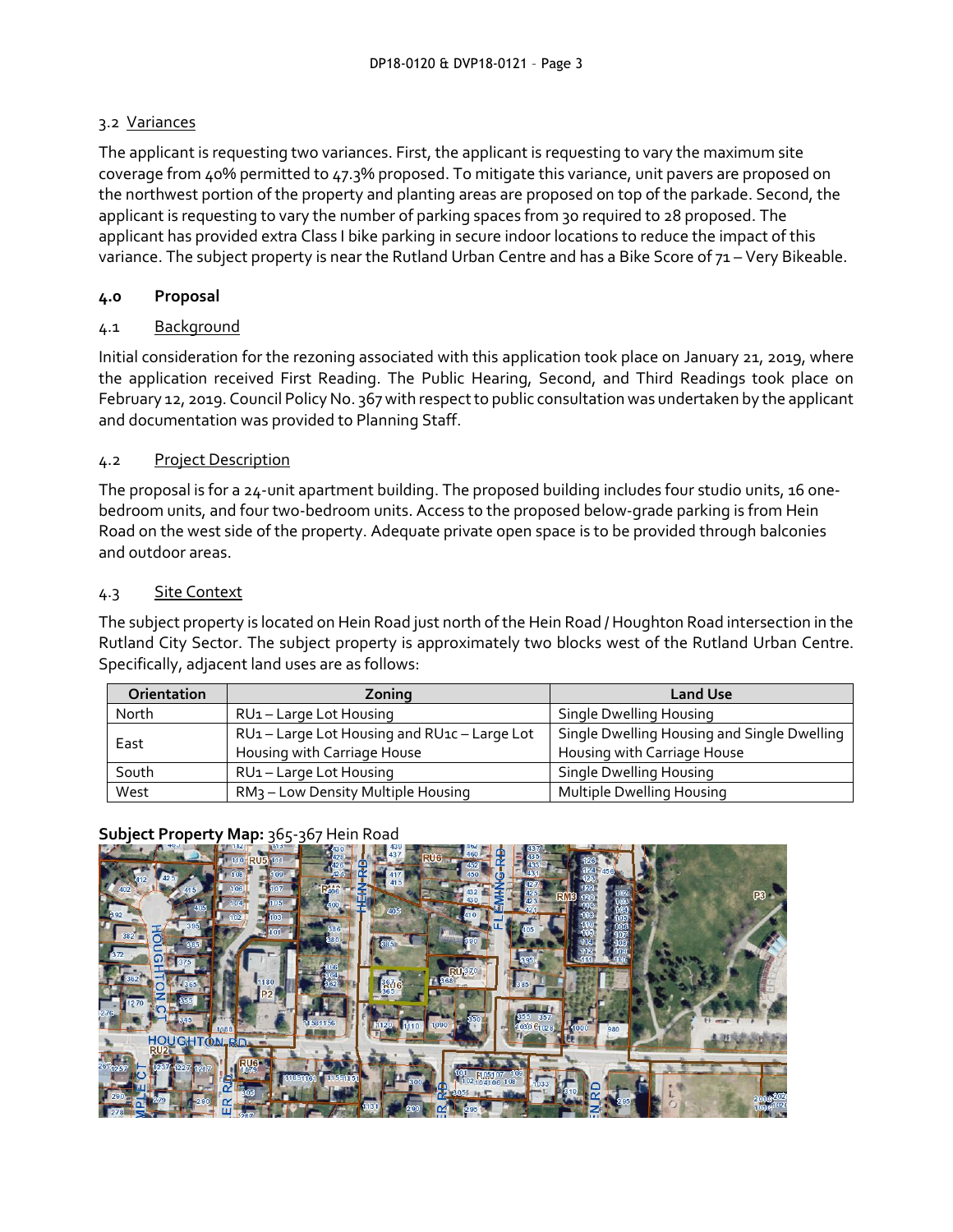| <b>Zoning Analysis Table</b>                                                                                                                                                                |                                                           |                                                         |  |  |  |  |
|---------------------------------------------------------------------------------------------------------------------------------------------------------------------------------------------|-----------------------------------------------------------|---------------------------------------------------------|--|--|--|--|
| <b>CRITERIA</b>                                                                                                                                                                             | <b>RM5 ZONE REQUIREMENTS</b>                              | <b>PROPOSAL</b>                                         |  |  |  |  |
| <b>Existing Lot/Subdivision Regulations</b>                                                                                                                                                 |                                                           |                                                         |  |  |  |  |
| Min. Lot Area                                                                                                                                                                               | 1400.0 m <sup>2</sup>                                     | 1391.0 m <sup>2</sup>                                   |  |  |  |  |
| Min. Lot Width                                                                                                                                                                              | 30.0 m                                                    | 29.6 m                                                  |  |  |  |  |
| Min. Lot Depth                                                                                                                                                                              | 35.0 m                                                    | 47.0 m                                                  |  |  |  |  |
| <b>Development Regulations</b>                                                                                                                                                              |                                                           |                                                         |  |  |  |  |
| Max. Floor Area Ratio                                                                                                                                                                       | 1.17                                                      | 1.11                                                    |  |  |  |  |
| Max. Site Coverage (buildings)                                                                                                                                                              | 40%                                                       | $47.34\%$                                               |  |  |  |  |
| Max. Site Coverage (buildings,<br>parking, driveways)                                                                                                                                       | 65%                                                       | 65%                                                     |  |  |  |  |
| Max. Height                                                                                                                                                                                 | 18.0 m / 4.5 storeys                                      | 14.5 m / 4.5 storeys                                    |  |  |  |  |
| Min. Front Yard                                                                                                                                                                             | 6.0 <sub>m</sub>                                          | 6.0 <sub>m</sub>                                        |  |  |  |  |
| Min. Side Yard (south)                                                                                                                                                                      | 4.5 m up to 2.5 storeys / $7.0$ m for<br>over 2.5 storeys | 4.5 m up to 2.5 storeys / 7.0 m for<br>over 2.5 storeys |  |  |  |  |
| Min. Side Yard (north)                                                                                                                                                                      | 4.5 m up to 2.5 storeys / $7.0$ m for<br>over 2.5 storeys | 4.5 m up to 2.5 storeys / 7.0 m for<br>over 2.5 storeys |  |  |  |  |
| Min. Rear Yard                                                                                                                                                                              | 9.0 <sub>m</sub>                                          | 9.0 <sub>m</sub>                                        |  |  |  |  |
| <b>Other Regulations</b>                                                                                                                                                                    |                                                           |                                                         |  |  |  |  |
| Min. Parking Requirements                                                                                                                                                                   | 30                                                        | 280                                                     |  |  |  |  |
| Min. Bicycle Parking                                                                                                                                                                        | 12 Class I / 3 Class II                                   | 28 Class I / 4 Class II                                 |  |  |  |  |
| Min. Private Open Space                                                                                                                                                                     | $360 \text{ m}^2$                                         | 407.8 m <sup>2</sup>                                    |  |  |  |  |
| <b>O</b> Indicates a requested variance to site coverage.<br>$\bullet$ the discovered construction of the state of the state of the state $\epsilon$ and the discovered of the state of the |                                                           |                                                         |  |  |  |  |

## 4.4 Zoning Analysis Table

**D** Indicates a requested variance to the number of required parking spaces.

#### **5.0 Current Development Policies**

#### 5.1 Kelowna Official Community Plan (OCP)

Chapter 5: Development Process

#### *Objective 5.3 Focus development to designated growth areas*

*Policy .2 Compact Urban Form.* Develop a compact urban form that maximizes the use of existing infrastructure and contributes to energy efficient settlement patterns. This will be done by increasing densities (approximately  $75 - 100$  people and/or jobs per ha located within a 400 metre walking distance of transit stops is required to support the level of transit service) through development, conversion, and re-development within Urban Centres (see Map 5.3) in particular and existing areas as per the provisions of the Generalized Future Land Use Map 4.1.

#### *Objective 5.22 Ensure context sensitive housing development*

*Policy .6 Sensitive Infill.* Encourage new development or redevelopment in existing residential areas to be sensitive to or reflect the character of the neighbourhood with respect to building design, height, and siting.

#### Chapter 14: Urban Design Development Permit Areas

#### *Comprehensive Development Permit Area Objectives*

- Convey a strong sense of authenticity through urban design that is distinctive for Kelowna;
- Promote interesting, pedestrian friendly streetscape design and pedestrian linkages;